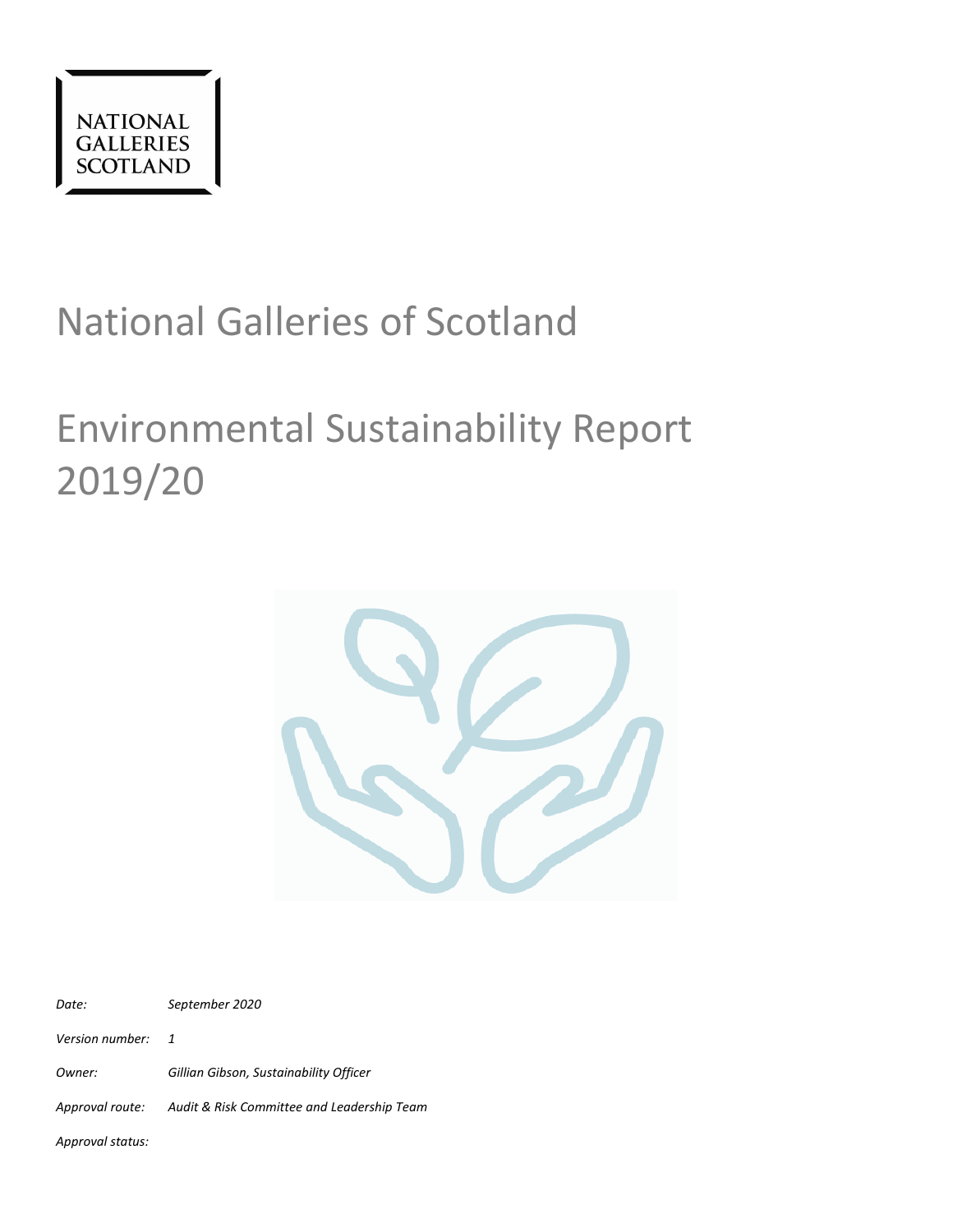| 1. Introduction                   | $\overline{2}$ |
|-----------------------------------|----------------|
| 2. Overall Performance            | 3              |
| 3. Energy Use                     | 4              |
| 4. Transport & Travel             | 5              |
| 5. Resource Use                   | 6              |
| 6. Water Consumption              | $\overline{7}$ |
| 7. Sustainable Procurement        | $\overline{7}$ |
| 8. Biodiversity                   | 8              |
| 9. Adaptation                     | 8              |
| 10. Staff & Visitor Engagement    | 9              |
| 11. APPENDIX: Performance Figures | 10             |

NATIONAL<br>GALLERIES<br>SCOTLAND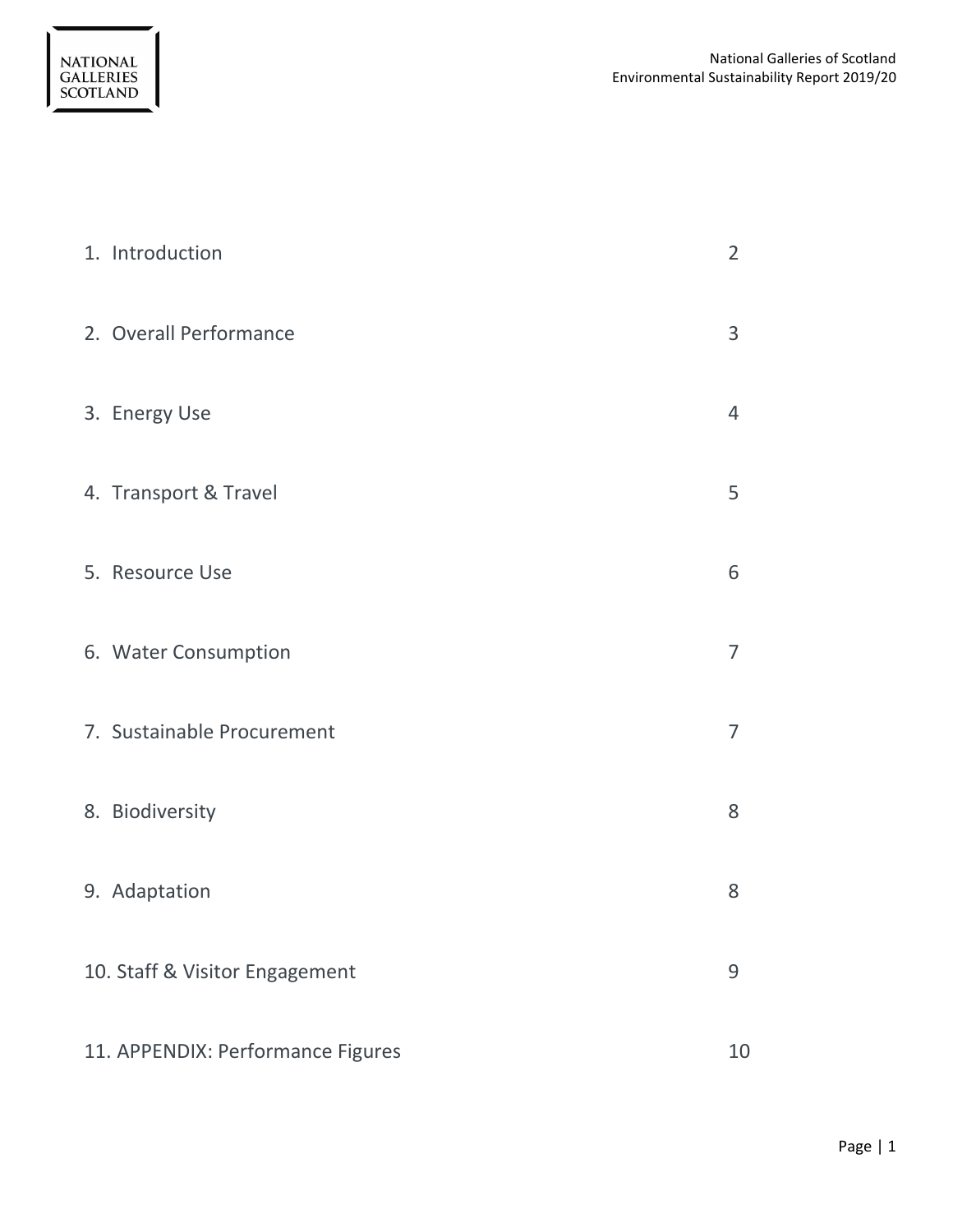## **Introduction**

## **Background**

The National Galleries of Scotland (NGS) continues to make progress to become a more sustainable and efficient organisation. Our work is strategically steered by Our Shared Strategy, with sustainability as the heart of the organisation as one of our key drivers. Internally this translates into actions through our Carbon Management Plan and Environmental Management Plan 2018-2022.

This annual report brings together all the sustainability work that is happening in and across all the National Gallery sites. This includes energy, water and waste reduction, low carbon travel, sustainable procurement, biodiversity, adaptation and engagement with staff and visitors.

## **Our Sustainability Journey**

Since beginning our sustainability journey in 2008/09, NGS has been making improvements year on year. After reaching our carbon reduction target of 42% two years early in 2017/18, our new Carbon Management Plan and Environmental Management Plan was launch in 2018/19 committing to reduce our carbon footprint by 60% by the end of the financial year of 2021/22 from our original baseline year of 2008/09.

Following the success of our first year with our new Carbon Management Plan, we have continued to make improvements throughout the gallery buildings and engaging with staff and members of the public and partnering with other organisations on a variety projects addressing sustainability and the impacts of climate change.



#### **Next Steps**

In April 2019 Scottish Government declared a Climate Emergency. NGS have been working internally on how we tackle this from the way we operate our buildings, our plans and policies, and how we communicate with our local and international audiences to use art to help create change. We have also been considering how netzero will be achievable for NGS with the historic listed buildings we work within. We have begun looking at the national target of net-zero by 2045 as well as the regional Edinburgh target on netzero by 2030.

Our current Carbon Management Plan and Environmental Plan has created a clear pathway for carbon reduction and sustainability for the next few years, however we now look to push the ambition for the next decade and reaching targets for long-term systematic change.

At the tail end of the 2019/20 financial year Covid-19 became a global pandemic, with lockdown happening mid-way through March 2020. The impact of this culturally and financially is still to be seen, however NGS continues to address all areas of sustainability in order to recover and help our communities to do so too.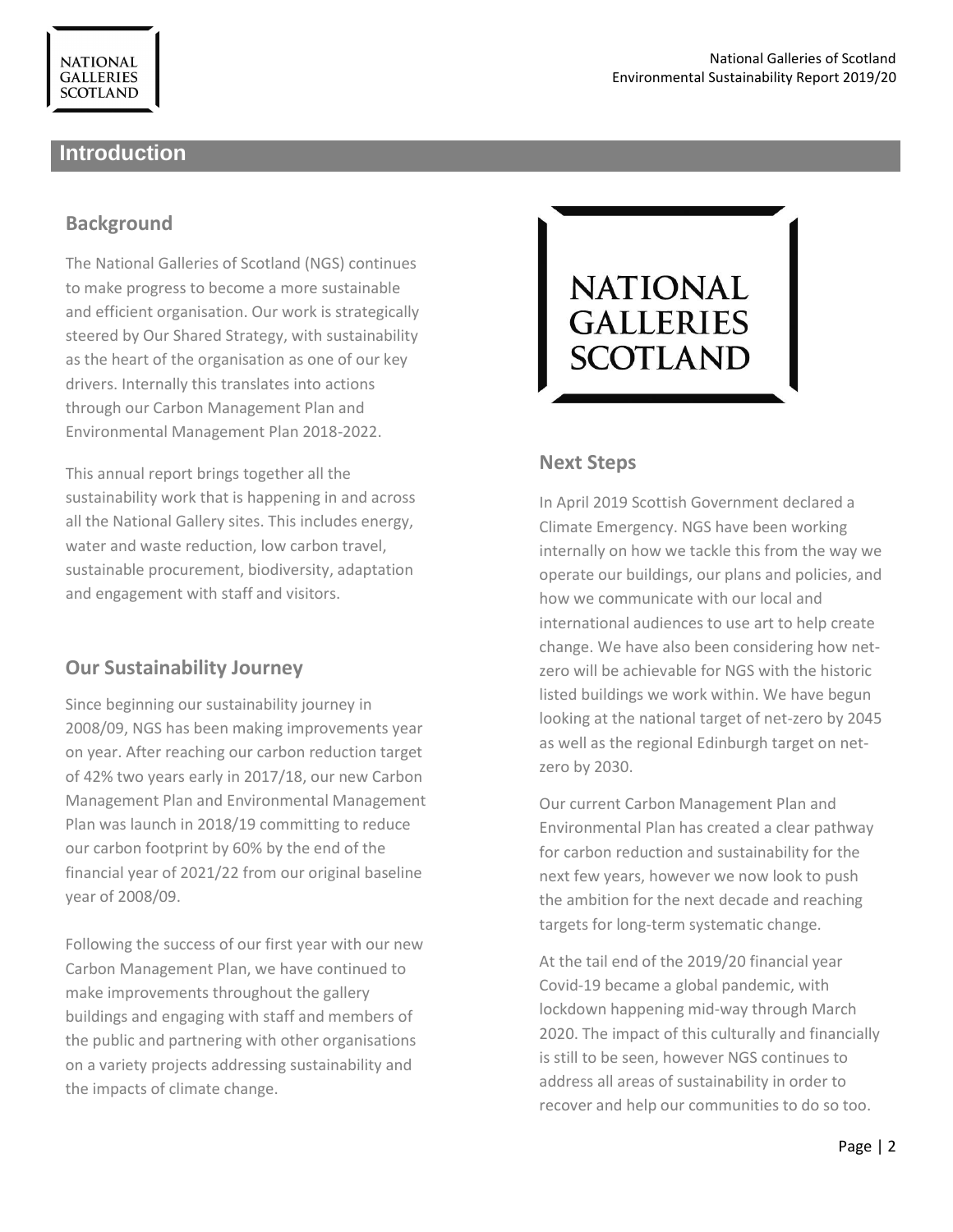## **2019/20 Overall Performance**

Throughout 2019/20 carbon emissions have decreased, albeit at a slower rate than in previous years. There was a 1.11% decrease this year in overall carbon emissions which means a 57% decrease in emissions from the 2008/09 baseline.

Less reduction has been made in energy than prior years due to the addition of a new air-conditioned artwork storage space. With an improved conditioning system this means that energy will be used within this storage space which was not previously. Areas of the National Galleries which have been previously closed as part of the SNG project have continued to reopen which increases our energy consumption from previous years.

Carbon reductions can be seen with waste, as well as water though transport has marginally increased.

*Summary table of the progress we have made since the financial year 2008/09 (1 April to 31 March)*



#### **Area 2008/09 2018/19 Performance 2019/20 Performance Change from Baseline Year Change from last year** Carbon from Energy<sup>1</sup> 2690 1578 1561 -57.69% -1.06% Total Energy Expenditure £645,939 £416,808 £429,618 -33.49% 3.07% Carbon from Transport<sup>1</sup> 8.45 12.96 14.15 67.48% 9.23% Total Transport Expenditure **E10,205** E30,727 **E10,205** E33,474 **E33,474** 228.01% 8.94% Carbon from Waste<sup>1</sup> 28.38  $\vert$  4.37  $\vert$  2.71  $\vert$  -90.46%  $\vert$  -38.04% Total Waste Expenditure £18,553 £30,727 £24,348 31.23% -20.76% Carbon from Water<sup>1</sup> 18.09 16.84 16.13 -10.85% -14.22% Total Water Expenditure £86,157 £73,481 £70,861 -17.75% -3.57% Total Carbon Emissions  $^{1}$  3745 1612 1594 -57.43% 1511% <sup>1</sup>: Carbon is measured in tonnes of carbon dioxide (CO<sub>2</sub>) equivalent.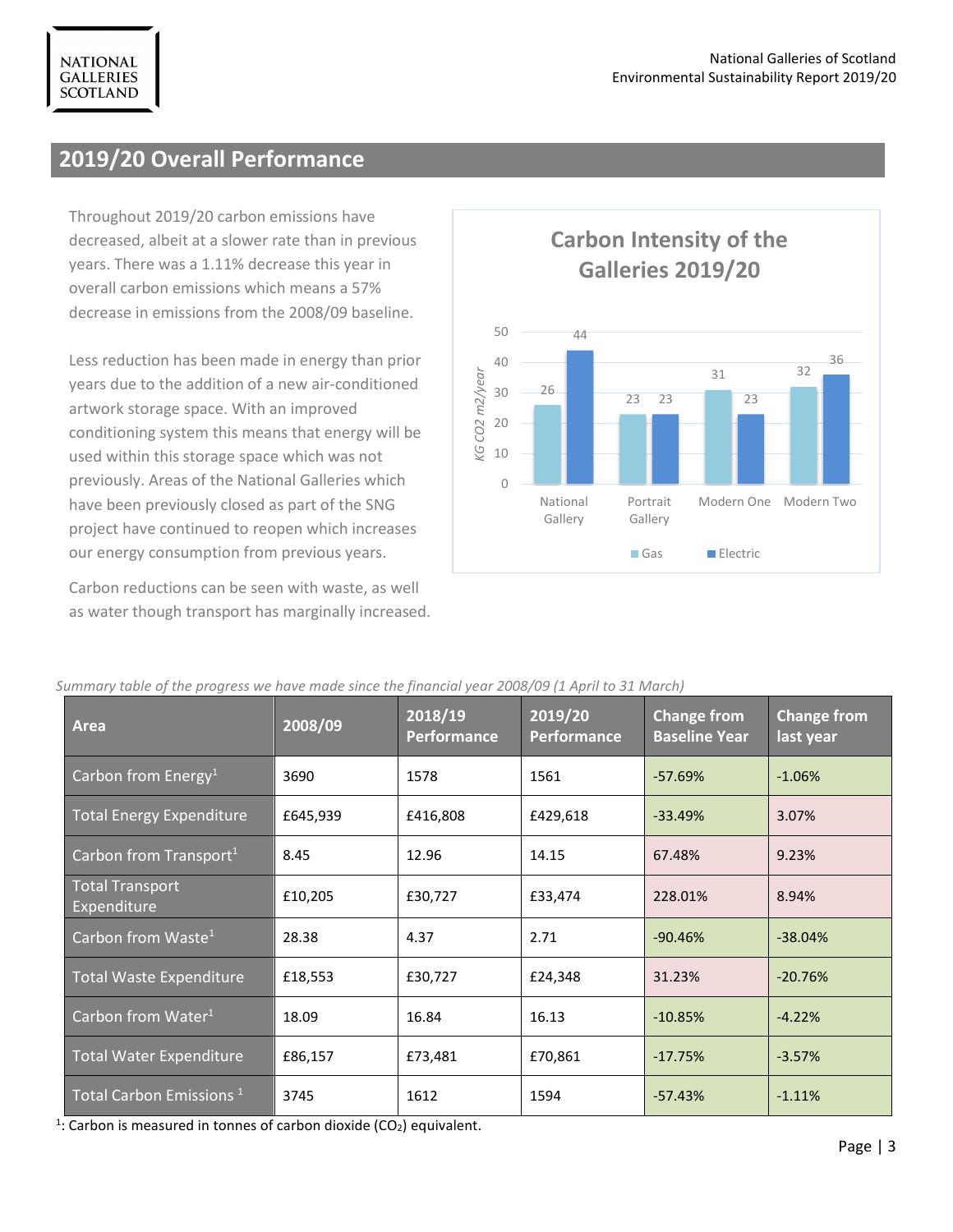## **Energy Use**

#### **Progress and Initiatives**

In 2019/20 we saw a combined decrease in energy carbon emissions of 1%. Although less that previous years, changes to the estate have impacted these carbon reductions. The new art storage building, which was added to the estate's portfolio is conditioned for the conservation of the collection, therefore using more gas that previous storage. Areas of the National Gallery were closed last year for the SNG Project and contributed to the reduction in carbon emissions. The increase in building space from both these projects has meant carbon savings have been impacted.

Throughout the year we have been making improvements across the existing galleries, including the successful roll out of virtual desktops across the organisation. These terminals are more energy efficient than the previous hard drives used.

Other projects included the trial of smart thermostats at the Modern Art Gallery, installation of secondary glazing in our conservation area and office spaces as well as swapping car park lighting to LEDS.

## **Looking ahead**

The year 2020/21 created a whole new scenario for the way we work with Covid-19 meaning many of NGS staff to work from home from March 2020. This meant a reliance on digital based working with the recently rolled out virtual desktops and using video conference to meet. This also meant that NGS energy usage transferred to peoples' homes instead of our office spaces. We saw a slight dip in energy use within our gallery spaces but had to keep the buildings conditioned for the artwork. Going forward our focus will be on how we support staff and visitors to make sustainable energy choices at home and make changes to become more energy efficient.



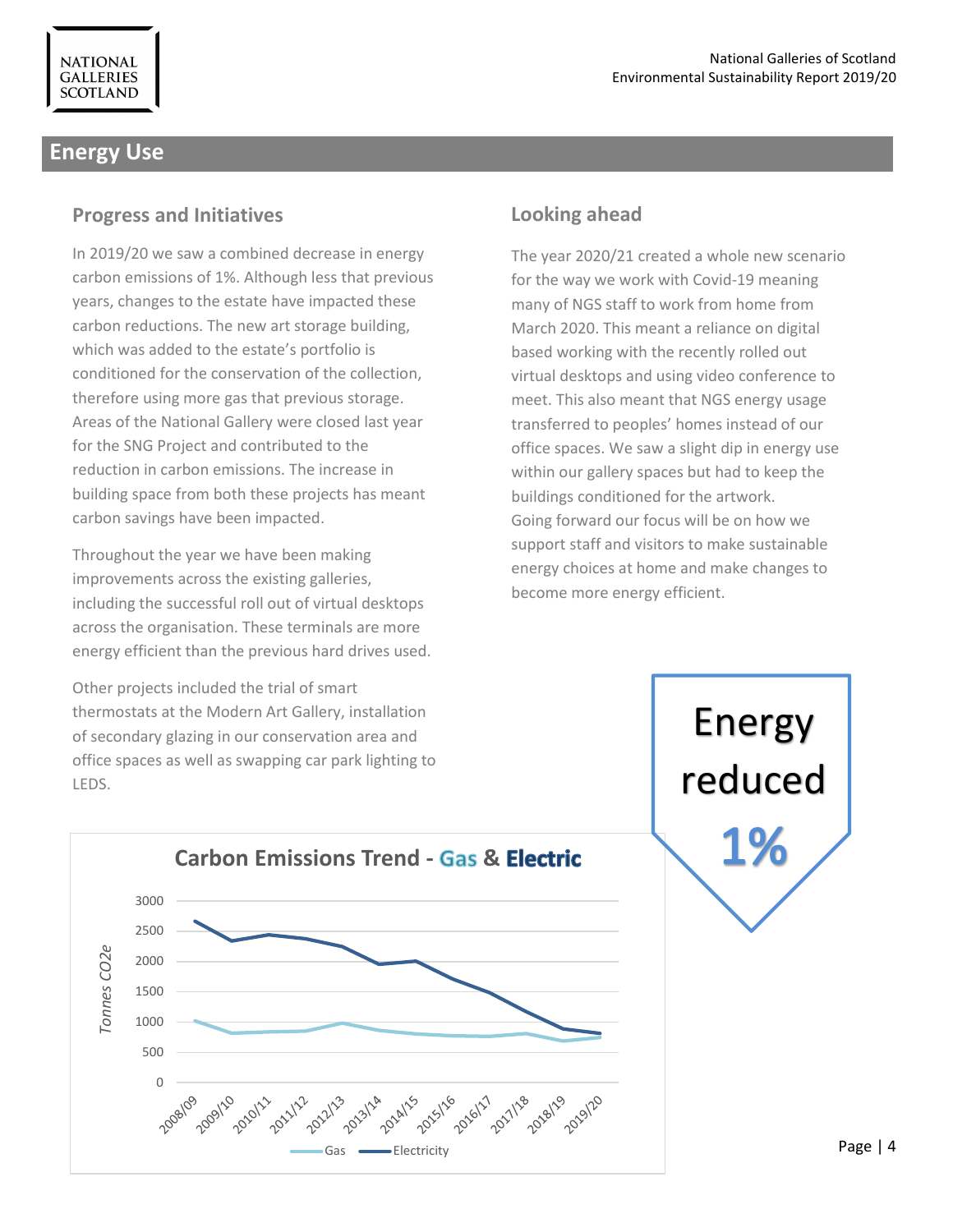## **Transport & Travel**

**NATIONAL GALLERIES SCOTLAND** 

#### **Progress and Initiatives**

An increase of 9% has been recorded in our carbon emissions from our NGS fleet. Although the pool vehicles have not yet been rationalised as anticipated, a lot of work has been done with staff and visitor engagement around active travel.

From May – July 2019 NGS trialled two electric bikes which were loaned from the Energy Saving Trust to allowed staff to travel between our sites. Over 60 colleagues took part in induction sessions to test out the e-bikes, with a handful trialling them for their commute too; resulting in lots of positive feedback and uptake in cycling across the organisation.

The NGS Learning & Engagement Team also trialled an ecargo bike through the Sustrans Bike Library for their 'Art in The Open' project. Artist Damian Callan and Education Officer Mara Barth (*right*) travelled all over the city, holding free drop-in sessions for anyone who came across it to have a go at drawing and sketching sessions. NGS have purchased an e-cargo bike and will be working with Edinburgh College to create the outside designs.

Just Eat Cycle hire bike racks were installed outside the Modern Art Gallery site and in close proximity to the National Gallery and the Portrait Gallery. This is now actively promoted on our website to visitors looking to travel to any of the three NGS sites.

## **Looking ahead**

- Rationalising vehicle fleet
- Preparing for Edinburgh Low Emission Zones
- Staff engagement for using electric vehicles.
- Business case for staff e-bike to add to fleet



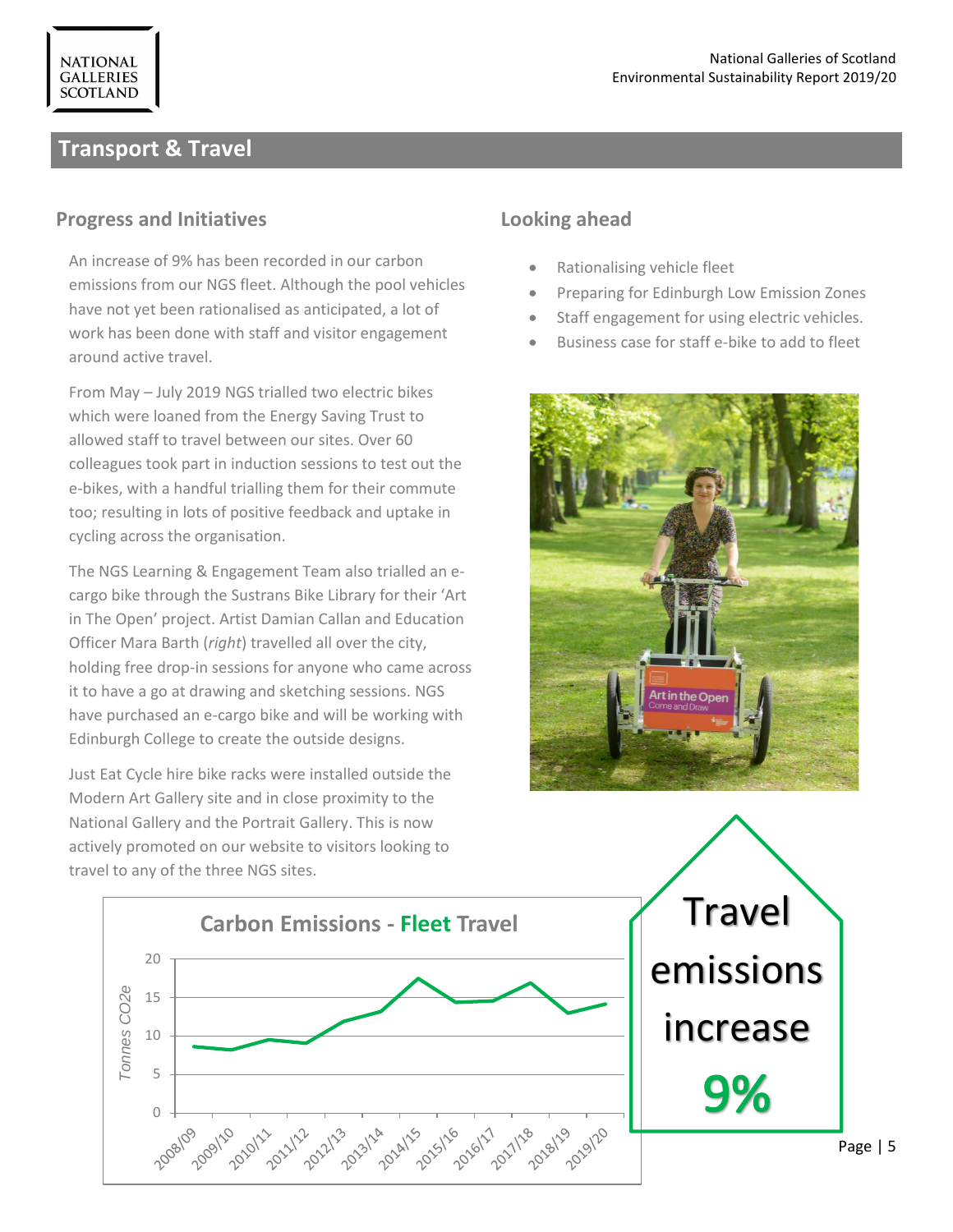## **Waste Management**

**NATIONAL GALLERIES SCOTLAND** 

#### **Progress and Initiatives**

Carbon emissions from waste continued to decrease in 2019/20, with a 38% decrease compared to the previous year. Within this we saw a reduction of general waste while recycling and food waste recycle rates increased.

The increase in food waste was due to the roll out of food waste bins in colleague social spaces, which meant food waste was being collected separately and going to anaerobic digestion instead of being disposed of in general waste. Further to this staff engagement was supported by the Love Food Hate Waste online resources, especially around the festive period with Zero Waste Scotland's 'Sustainable Christmas Guide'.

2019/20 was the beginning of looking more at our exhibition process and what materials are used the most. Partnering with the Edinburgh College of Art Free-Use Hub, several items from the NOW 5 exhibition were able to go to art students for reuse as well as identifying recycling streams for any residual materials that could not be used. The NGS Art Handling Team have also been working with local wood recycling charity Move On during clear outs of non-heritage items in the NGS storage sites.

#### **Looking ahead**

- Continuing to improve recycling rates and reduce general waste
- Reducing paper use with the move to digital working due to COVID-19
- Further training on reuse and recycling of non-heritage items e.g. furniture
- Further work on the exhibition process
- Waste auditing and targeting recurring recyclable items within general waste

#### **Food Waste Bins have arrived!**



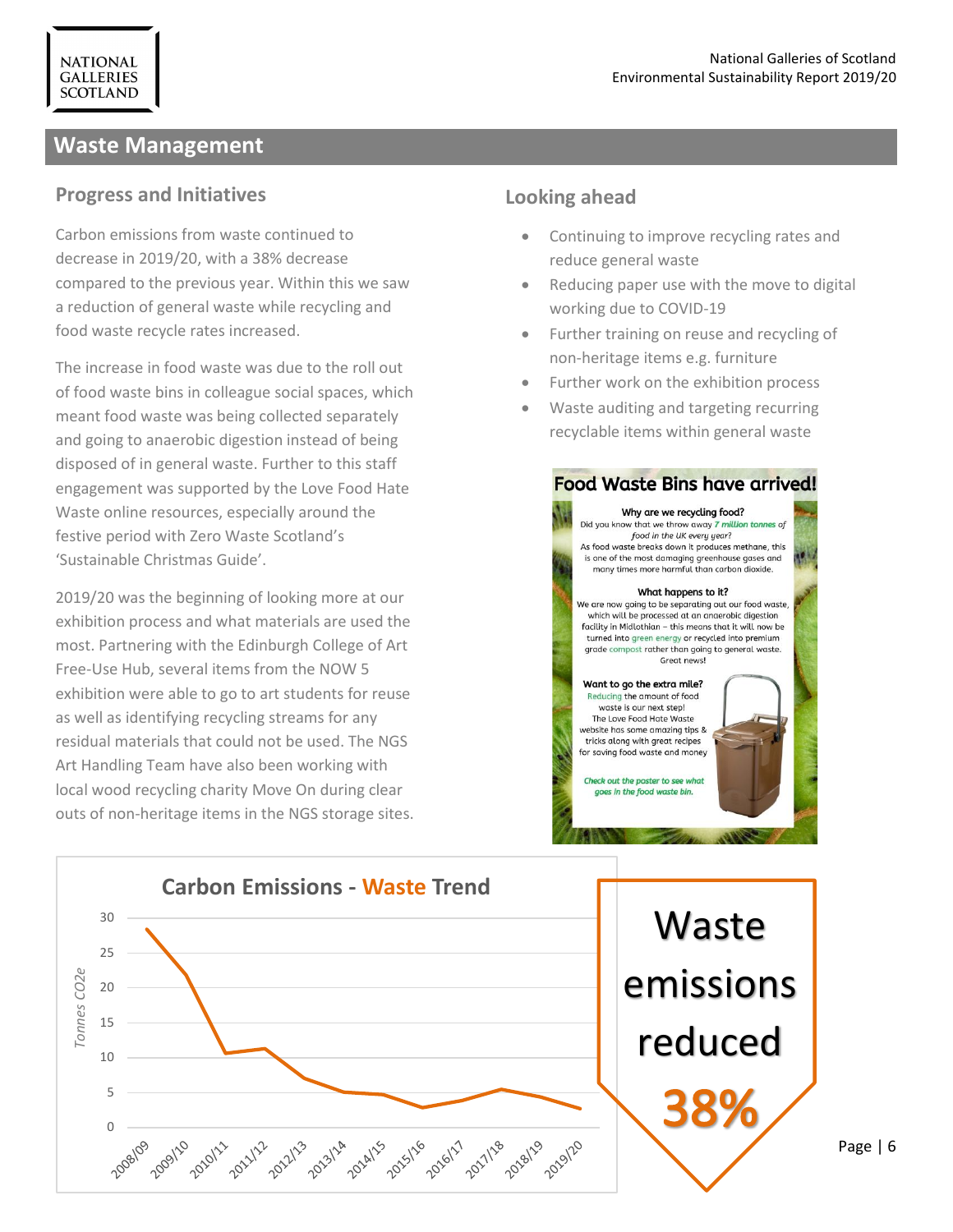## **Water Consumption**

**NATIONAL GALLERIES SCOTLAND** 

#### **Progress and Initiatives**

Carbon emissions from water decreased by 4% in 2019/20. A slight decrease in water expenditure was also recorded this year, partially due to a repayment of water charges from the previous year. It is expected that water charges will continue to rise however due to the phasing in of property rates following a revaluation.

The Portrait Gallery Café was experiencing a minor leak early in the year; therefore, the tap was repaired, and the opportunity was taken at the time to reduce the flow rate of the other taps within the café kitchen. Water saving devices were also installed within the toilets at the Gallery of Modern Art site which contributed to the decrease.

Water

emissions

decreased

Looking ahead there will be a significant reduction in 2020/21 in our water usage due to the staff numbers being lower on site and no visitors in the galleries during Covid-19 lockdown. It is expected for this to increase again though not to previous levels; however water efficiency measures will be installed on site along with staff engagement communications for those returning to the gallery spaces.



## **Sustainable Procurement**

#### **Progress and Initiatives**

The launch of our new Procurement Strategy for 2019-22 has put sustainable procurement at the heart of how NGS works. This creates a direct plan for how environmental, social and economic sustainability will be taken into consideration through the purchasing decisions made.

This strategy is the next step for embedding principles of Circular Economy and Whole-Life Costing into the procurement process. Equality & Diversity, Fair & Ethical Trading as well as Community Benefits are a few of the named priority areas that will be addressing social sustainability as well. These elements of sustainability will be embedded through

> staff communication and training, ongoing monitoring of larger contracts and annual reporting. Staff training on Circular Economy has been trialled with the Estates department, with plans for more departments to be engaged as procurement training continues.

This year work has started to engage with Zero Waste Scotland and their three-year ProCirc project. Staff members across departments have been attending information events as an introduction to Circular Economy business solutions.

Our cafes continue to prioritise using local suppliers to source their food and Life Cycle Assessment (LCA) is carried out on any large purchasing decisions to help decrease in the carbon footprint of their supply chain.

Looking ahead, further training will be provided to staff on sustainable procurement and larger contracts will be used to embed sustainable procurement practises.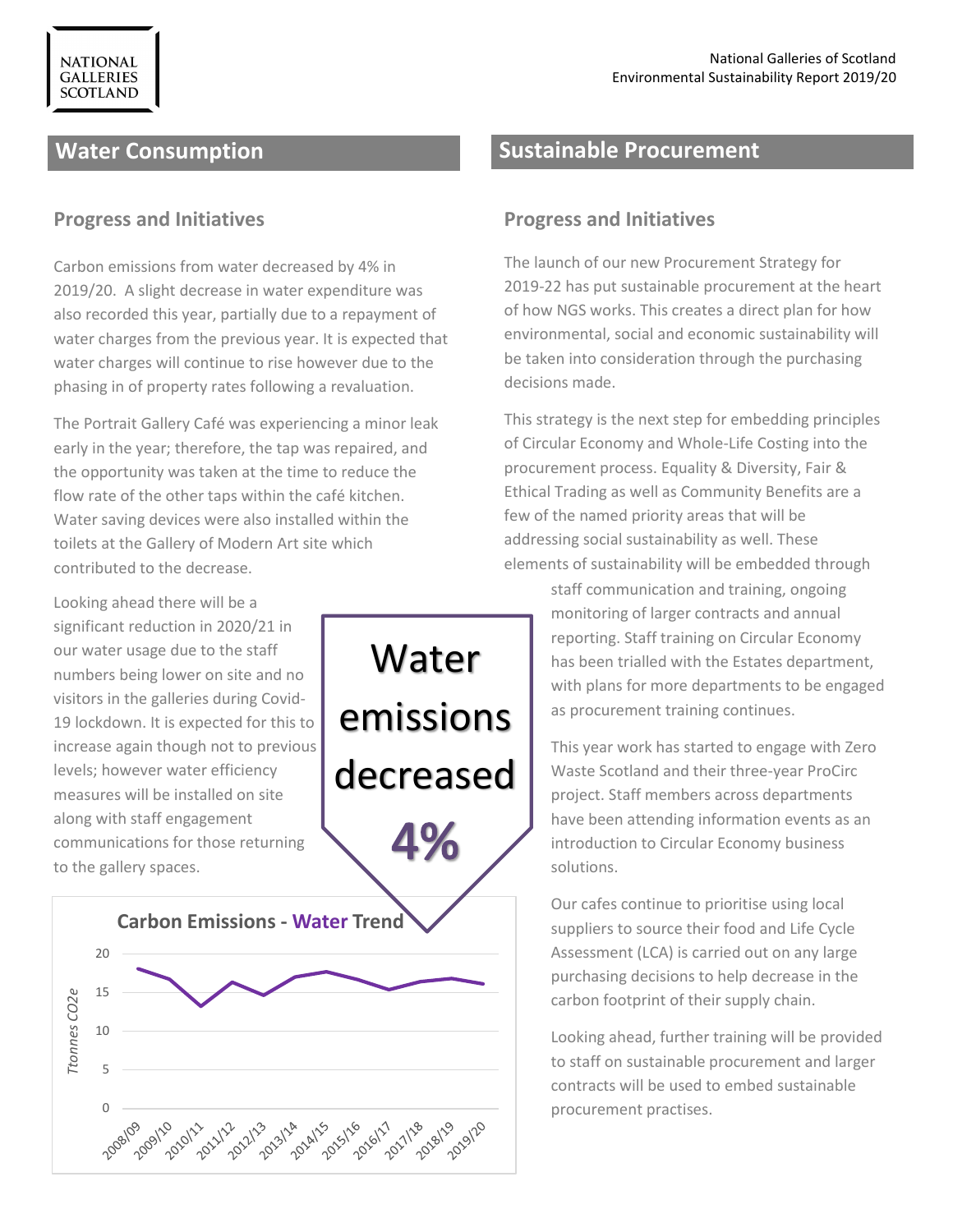## **Biodiversity**

#### **Progress and Initiatives**

Biodiversity on our sites continues to be a priority to help support the local wildlife and plant species.

The Gallery of Modern Art Café Garden has been productive with the orchard and raised beds providing produce which is used in the café's cooking for visitors. This year there was additions of Angelica plants to help the beehives and Buddleia which the local butterfly population love.

Colleagues at the Gallery of Modern Art have been on wildlife watch with the new staff Biodiversity Board (*below*). This is a space for staff to log details of any local wildlife that they spot around the gallery site, as well as the local Water of Leith walkway which if a frequent spot for lunchtime walks. Highlights so far included baby otters, a badger, migrating Redwings and Canadian Geese. It is planned that these sighting will be regularly submitted to iRecord to help towards data collation for science and conservation.



## **Looking ahead**

- Create a Biodiversity Action Plan
- Create resources to help engage and educate the public on biodiversity

## **Adaptation**

## **Progress and Initiatives**

As we start to see the impacts of Climate Change more frequently it is important for NGS to start preparing for future climate scenarios such as wetter winters, hotter summers, more frequent storms. This is important for the preservation of the Scottish art collections, our staff and visitors, our local communities and our historic gallery buildings. Adaptation is key to this and is implemented through the NGS Environmental Plan for 2018-22.

NGS had the brilliant opportunity to contribute to Creative Carbon Scotland's research *Visual Arts and Climate Change Adaptations in Scotland*. This provided an insightful evaluation of the trends, barriers and incentives which impact cultural organisations adapting to climate change. NGS hosted CCS's launch event for this report at the Portrait Gallery in June 2019 with attendees for a variety of art and public sector organisations. For access to the full report please visit the Creative Carbon Scotland website.



## **Looking ahead**

• Participating in Adaptation Scotland's Benchmarking Working Group for Public Bodies.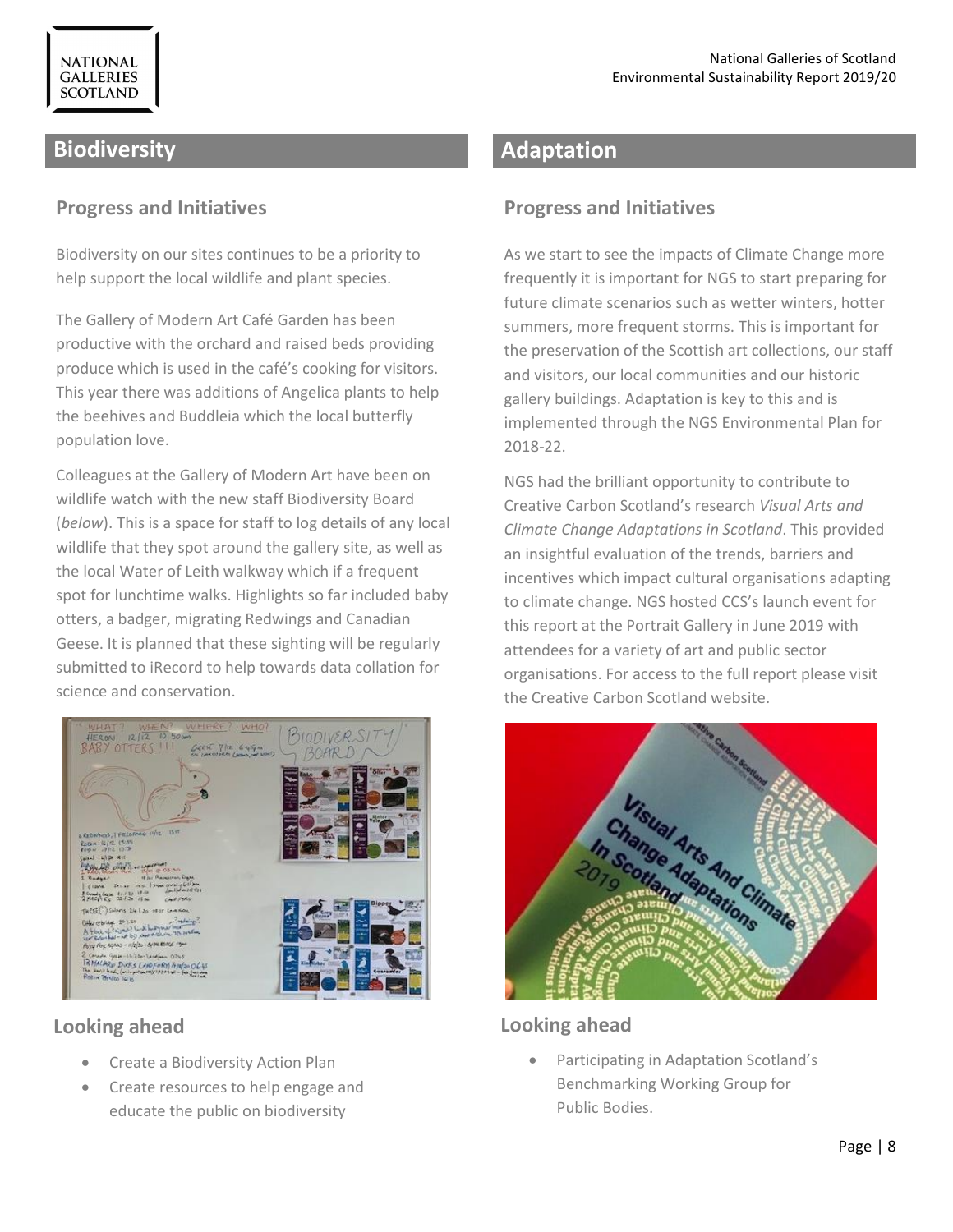## **Staff & Visitor Engagement**

#### **Progress and Initiative**

**NATIONAL GALLERIES SCOTLAND** 

A large part of addressing sustainability in the National Galleries of Scotland is about engaging with staff and visitors on how they can contribute to reducing the carbon emissions both at NGS as well as in the local community and at home.

Within NGS the Green Team has started working together collating ideas for sustainability improvements and projects to tackle organisational behaviour change such as reducing resource use and improving energy efficiency in the office areas. The group is a great representation from every NGS department and from all our galleries sites – bringing a wealth of knowledge and being representatives for sustainable change across NGS.

The NGS Outreach Team within the Learning & Engagement Department have been involved with various projects addressing climate change and using art to help communicate this. Through the *Image Liberation Force* initiative, a group of young unemployed people based their ideas around art and activism in the face of climate change. Inspired by the painting The Porteous Mob (1855) by James Drummond, the group led a procession through the local town to raise their newly designed wooden template for a new world (*right*), and protest about the climate being under threat.

Theme of climate change were also highlighted in the recent NOW 6 exhibition with the internationally renowned Scottish artist Katie Paterson. The exhibition features a newly commissioned film about Paterson's expansive 100 year artwork, Future Library, 2014-2114 which discussed climate change and raises questions about the future of the planet and what this generation will leave for generations to come.

#### **Looking ahead**

- Green team development of projects
- Promotion of the NGS Sustainability ethos to visitors
- Community outreach work through The Artworks Project.

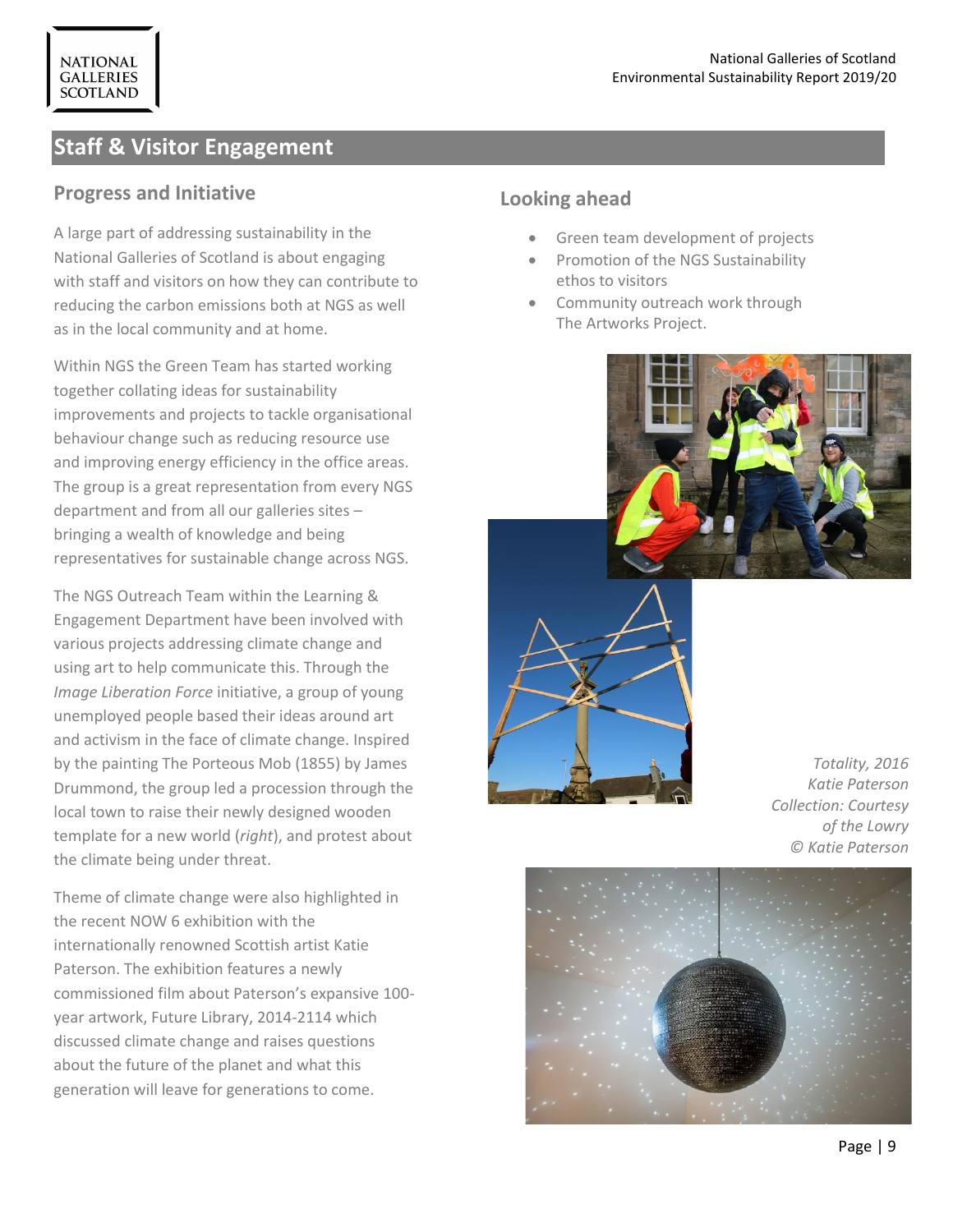## **APPENDIX: Performance Figures**

The following table provides a summary of how we are performing against our carbon reduction targets.

|                | <b>EMISSIONS</b>          | 2008/09                      | 2018/19 | 2019/20   | <b>Change from</b><br>previous year |
|----------------|---------------------------|------------------------------|---------|-----------|-------------------------------------|
| <b>Targets</b> | Total Carbon (CO2e)       | 3,745                        | 1.612   | 1.594     | -18                                 |
|                | Our Target 60% by 2021/22 | $\qquad \qquad \blacksquare$ | -56.86% | $-57.33%$ | 0.83%                               |

The following chart provides a summary of how we are performing in energy use.

|                                                   | <b>SCOPES</b>                                               | 2008/09 | 2018/19 | 2019/20 | <b>Change from</b><br>previous year |
|---------------------------------------------------|-------------------------------------------------------------|---------|---------|---------|-------------------------------------|
|                                                   | Scope 1: Direct (gas)                                       | 1.021   | 688     | 747     | 8.67%                               |
| <b>Gross</b><br><b>Emissions</b><br>(Tonnes Co2e) | Scope 2: Indirect (electricity<br>generation)               | 2,476   | 820     | 750     | $-8.53%$                            |
|                                                   | Scope 3: Other (electricity<br>transmission & distribution) | 193     | 70      | 64      | $-8.53%$                            |
|                                                   | Total                                                       | 3,690   | 1,578   | 1561    | $-1.04%$                            |

The following chart provides a summary of how we are performing in transport.

| <b>Transport</b>                                  | Scope 1                | 2008/09 | 2018/19 | 2019/20 | <b>Change from</b><br>previous vear |
|---------------------------------------------------|------------------------|---------|---------|---------|-------------------------------------|
| <b>Gross</b><br><b>Emissions</b><br>(Tonnes Co2e) | Direct (vehicle fleet) | 8.62    | 12.96   | 14.15   | 9.18%                               |

The following chart provides a summary of how we are performing in water.

| <b>Water</b> | Scope 3             | $\sqrt{2008/09}$ | 2018/19 | 2019/20 | <b>Change from</b><br>previous vear |
|--------------|---------------------|------------------|---------|---------|-------------------------------------|
|              | Water m3            | 20,639           | 16,006  | 15,330  | $-4.22%$                            |
|              | Water tonnes (CO2e) | 18.09            | 16.84   | 16.13   | $-4.23%$                            |

The following chart provides a summary of how we are performing in waste.

| <b>Waste</b> | Scope 3                                  | 2008/09 | 2018/19 | 2019/20 | <b>Change from</b><br>previous year |
|--------------|------------------------------------------|---------|---------|---------|-------------------------------------|
|              | Waste Total (tonnes)                     | 117     | 201     | 148     | $-26.22%$                           |
|              | Waste Recycled (tonnes)                  | 16      | 28      | 19      | $-30.58%$                           |
|              | Waste to Anaerobic Digestion<br>(tonnes) | 0       | 31      | 28      | $-11.18%$                           |
|              | Waste to Refuse Derived Fuel<br>(tonnes) | 0       | 114     | 73      | $-35.55%$                           |
|              | Waste to Landfill (tonnes)               | 97      | 0       | 0       |                                     |
|              | Waste (Co2e) tonnes                      | 28.38   | 373     | 268     | $-28.14%$                           |